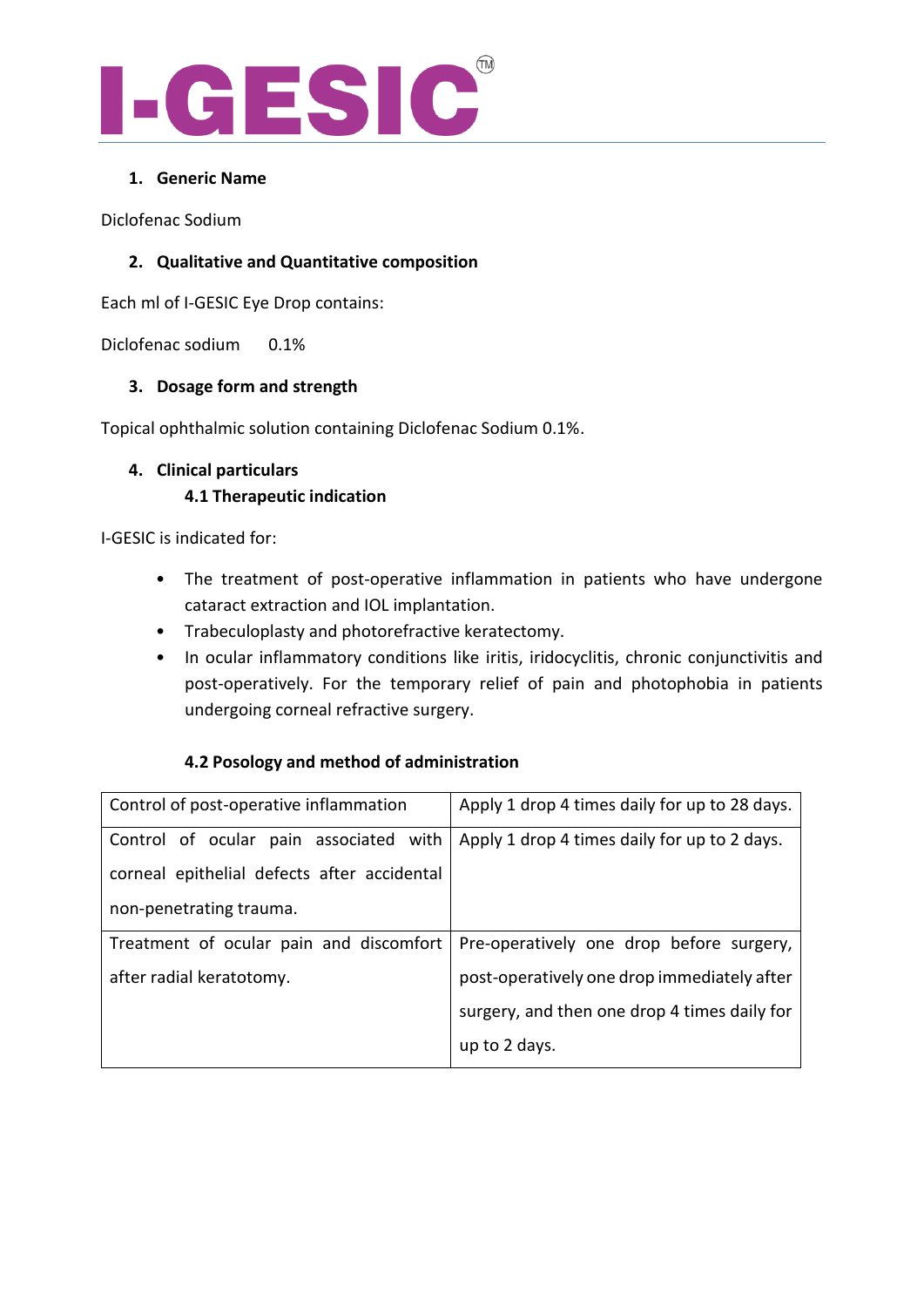## **4.3 Contraindication**

Patients with known hypersensitivity to any of the ingredients.

Like other non-steroidal anti-inflammatory agents, I Gesic is also contraindicated in patients in whom attacks of asthma, urticaria or acute rhinitis are precipitated by acetylsalicylic acid or by other drugs with prostaglandin synthetase inhibiting activity. Intraocular use during surgical procedure is also contraindicated.

## **4.4 Special warnings and precautions for use**

- I-GESIC, like other NSAIDs, should be used with caution in surgical patients with known bleeding tendencies or who are receiving other medications, which may prolong bleeding time.
- I-GESIC may slow or delay healing.
- Elevations in intra-ocular pressure may occur with I-GESIC following its use in cataract surgery.
- Caution should be exercised when topical NSAIDs such as diclofenac are used concomitantly with topical steroids

## **4.5 Drug interactions**

Concomitant use of topical NSAIDs such as diclofenac and topical steroids in patients with significant pre-existing corneal inflammation may increase the risk of developing corneal complications, therefore caution should be used.

An interval of at least five minutes between the application of the different medicinal products must be allowed.

## **4.6 Use in special population**

- Pediatric: Safety and effectiveness in paediatric patients have not been established.
	- Geriatric: No overall differences in safety or effectiveness have been observed between elderly and younger adult patients.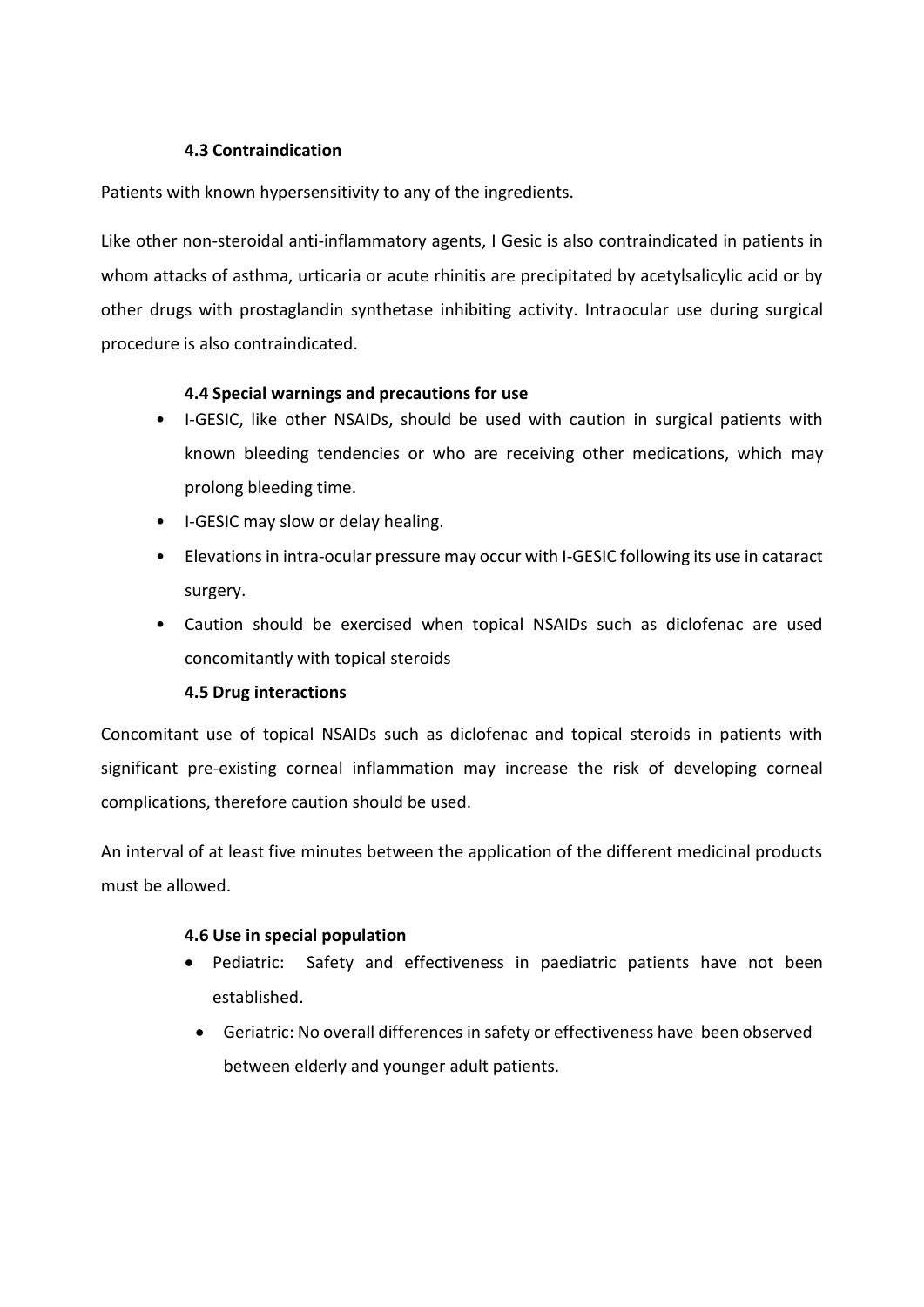- Liver impairment: Use with caution.
- Renal failure: Diclofenac pharmacokinetics has been investigated in subjects with renal insufficiency. No differences in the pharmacokinetics of diclofenac have been detected in studies of patients with renal impairment.
- Pregnancy and lactation: There are no data on the use of I Gesic or I Gesic Multidose 0.1% in pregnancy. Studies in animals with diclofenac have shown reproductive toxicity .

1st and 2nd Trimester: Animal studies have so far shown no risk to the foetus but no controlled studies in pregnant women are available.

3rd Trimester: I Gesic should not be used, due to a possible risk of premature closure of the ductus arteriosus and possible inhibition of contraction

Diclofenac is excreted in breast milk. However, at therapeutic doses of I Gesic no effects on the suckling child are anticipated. Use of ocular diclofenac is not recommended during breast feeding unless the expected benefits outweigh the possible risks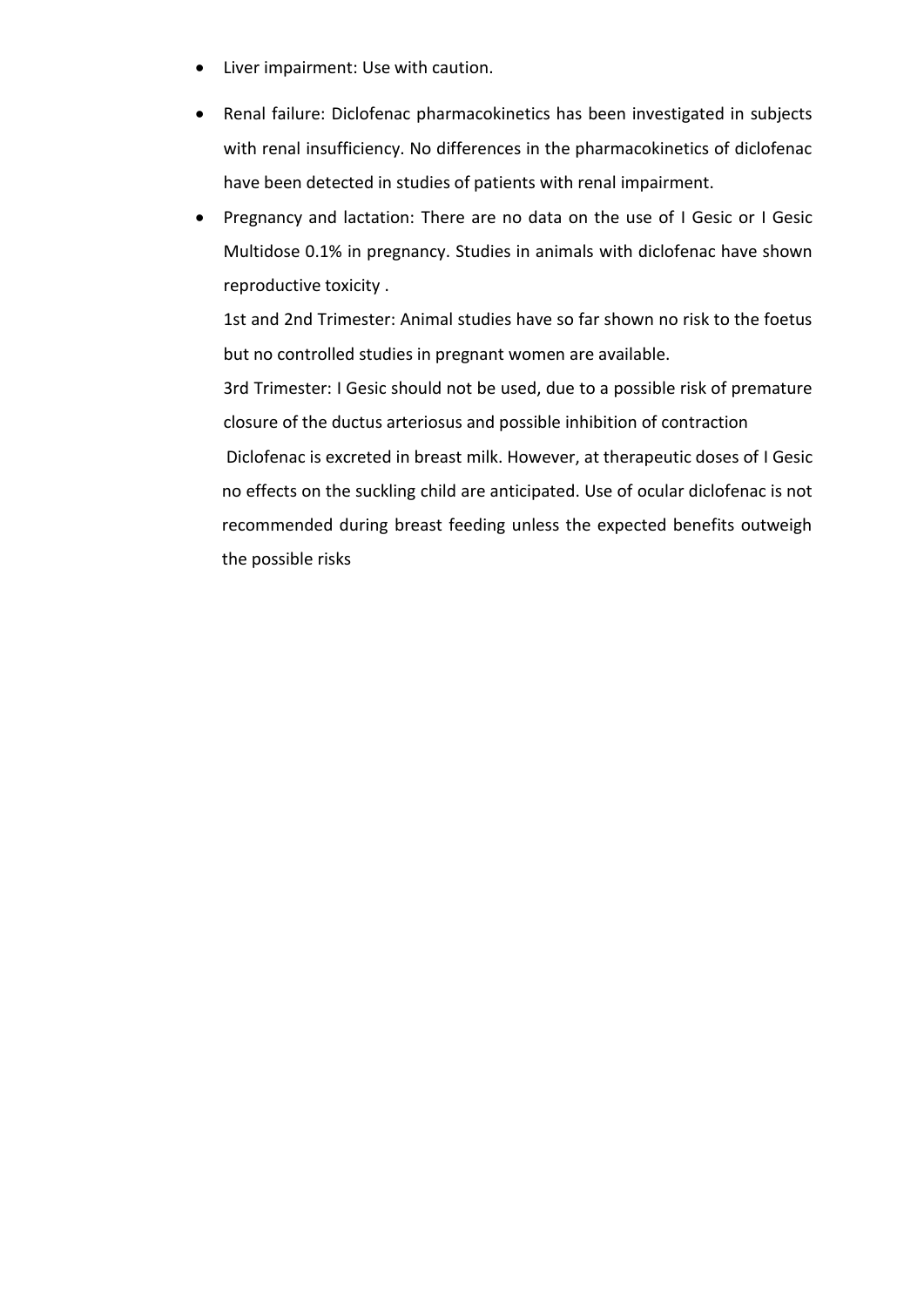### **4.7 Effects on ability to drive and use machine**

Patients should be cautioned against engaging in activities requiring complete mental alertness, and motor coordination such as operating machinery until their response to I Gesic is known.

### **4.8 Undesirable effects**

Use of I-GESIC may be associated with transient burning and stinging sensation, keratitis and elevated intra-ocular pressure. Other adverse effects include Periorbital oedema, Eyelid oedema, Eye swelling, Periorbital swelling, Visual impairment, Orbital oedema, Eye pruritus, Ocular hyperaemia, Vision blurred, Eye pain, Lacrimation increased, Eye irritation, Swelling of eyelid, Diplopia. Rarely patients on I-GESIC may experience abdominal pain, chills, fever and headache.

### **4.9 Overdose**

There is limited experience of overdose with I Gesic. Initiate general symptomatic and supportive measures in all cases of overdosages where necessary.

# **5. Pharmacological properties 5.1 Mechanism of action**

The anti-inflammatory effects of diclofenac are believed to be due to inhibition of both leukocyte migration and the enzyme cylooxygenase (COX-1 and COX-2), leading to the peripheral inhibition of prostaglandin synthesis. As prostaglandins sensitize pain receptors, inhibition of their synthesis is responsible for the analgesic effects of diclofenac. Antipyretic effects may be due to action on the hypothalamus, resulting in peripheral dilation, increased cutaneous blood flow, and subsequent heat dissipation.

## **5.2 Pharmacodynamic properties**

Diclofenac reduces inflammation and by extension reduces nociceptive pain and combats fever. It also increases the risk of developing a gastrointestinal ulcer by inhibiting the production of protective mucus in the stomach.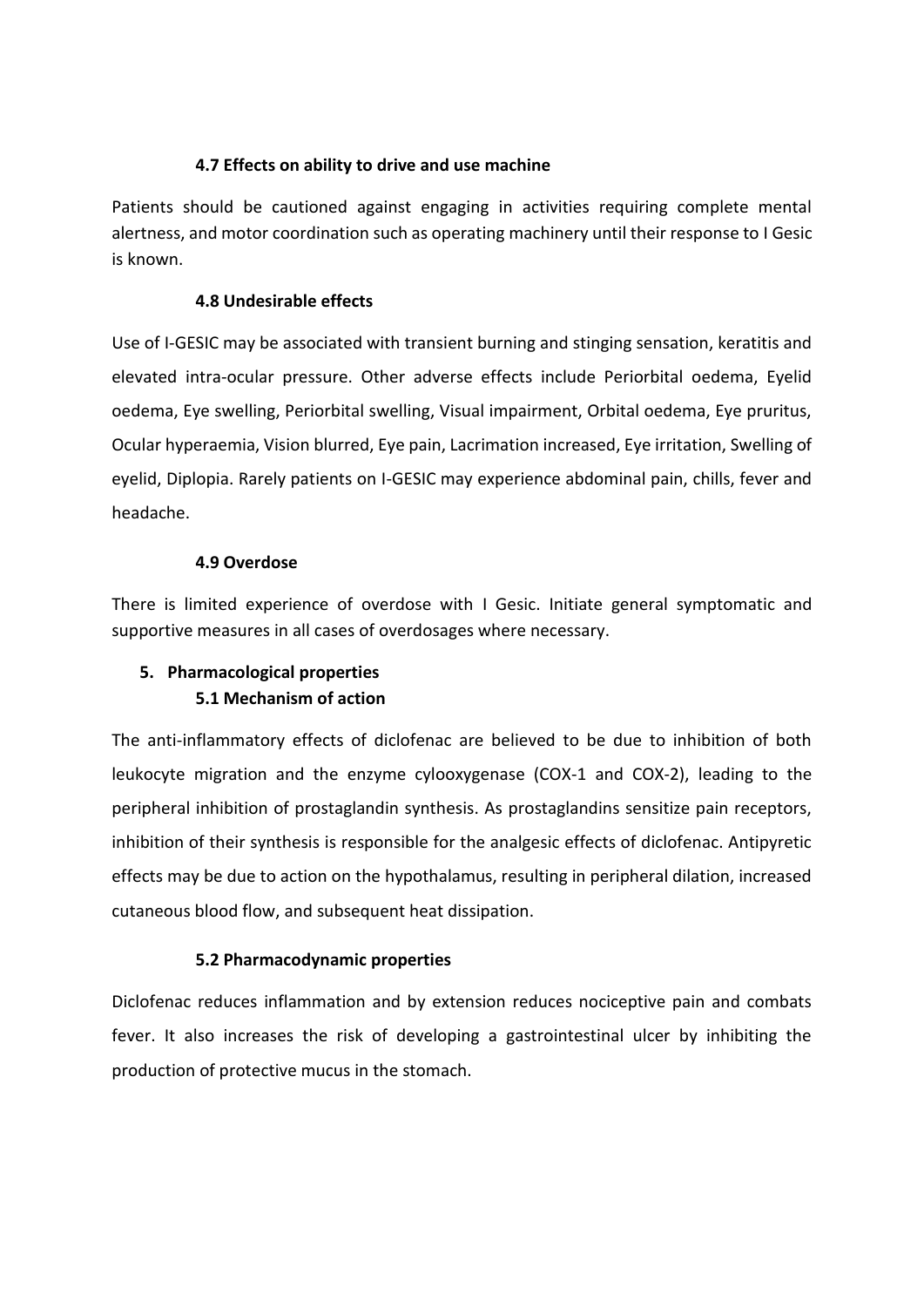#### **5.3 Pharmacokinetic properties**

Diclofenac is rapidly absorbed when given as an oral solution, sugar-coated tablets, rectal suppository, or by intramuscular injection. It is absorbed more slowly when given as entericcoated tablets, especially when this dosage form is given with food. Although diclofenac given orally is almost completely absorbed, it is subject to first-pass metabolism so that about 50% of the drug reaches the systemic circulation in the unchanged form. Diclofenac is also absorbed percutaneously.

At therapeutic concentrations it is more than 99% bound to plasma proteins. Diclofenac penetrates synovial fluid where concentrations may persist even when plasma concentrations fall; small amounts are distributed into breast milk. The terminal plasma half-life is about 1 to 2 hours. Diclofenac is metabolised to 4′-hydroxydiclofenac, 5- hydroxydiclofenac, 3′ hydroxydiclofenac and 4′,5-dihydroxydiclofenac. It is then excreted in the form of glucuronide and sulfate conjugates, mainly in the urine (about 60%) but also in the bile (about 35%); less than 1% is excreted as unchanged diclofenac.

## **6. Nonclinical properties 6.1 Animal Toxicology or Pharmacology**

Rabbits received 5 daily instillations of either a 0.1% or 0.05% diclofenac sodium ophthalmic solution in the conjunctival sac for 3 months. A third group received saline only. In each animal, the left eye was treated, allowing the right eye to act as a control. Clinical examinations revealed no systemic or local abnormalities. Detailed ophthalmologic observations and laboratory and pathological examinations of the ophthalmic structure confirmed that diclofenac sodium 0.1% solution is safe when administered topically to the rabbit eye for protracted periods.

#### **7. Description**

Diclofenac Sodium is the sodium salt form of diclofenac, a benzene acetic acid derivate and nonsteroidal anti-inflammatory drug (NSAID) with analgesic, antipyretic and antiinflammatory activity. Its chemical name is sodium;2-[2-(2,6-dichloroanilino)phenyl]acetate. The empirical formula and molecular weight are  $C_{14}H_{10}Cl_2NNaO_2$  and 318.1 g/mol.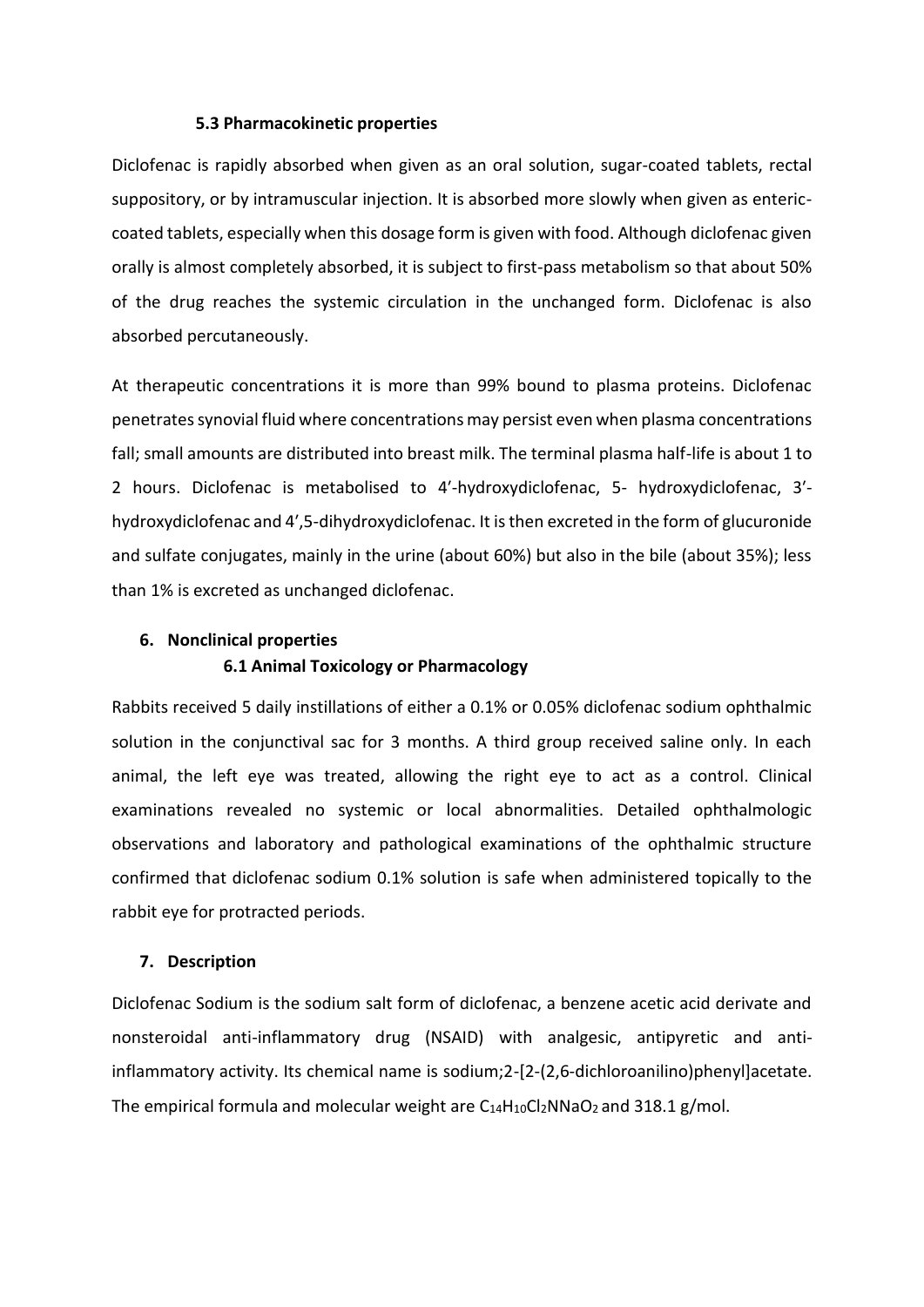

# **8. Pharmaceutical particulars 8.1 Incompatibilities**

There are no known incompatibilities.

**8.2 Shelf-life**

36 months.

## **8.3 Packaging Information**

I-GESIC is available in a 5 ml lupolen vial.

# **8.4 Storage and handling instructions**

Store in cool and dry place.

# **9. Patient Counselling Information 9.1 Adverse reactions**

Refer part 4.8

# **9.2 Drug Interactions**

Refer part 4.8

**9.3 Dosage**

Refer part 4.5

**9.4 Storage**